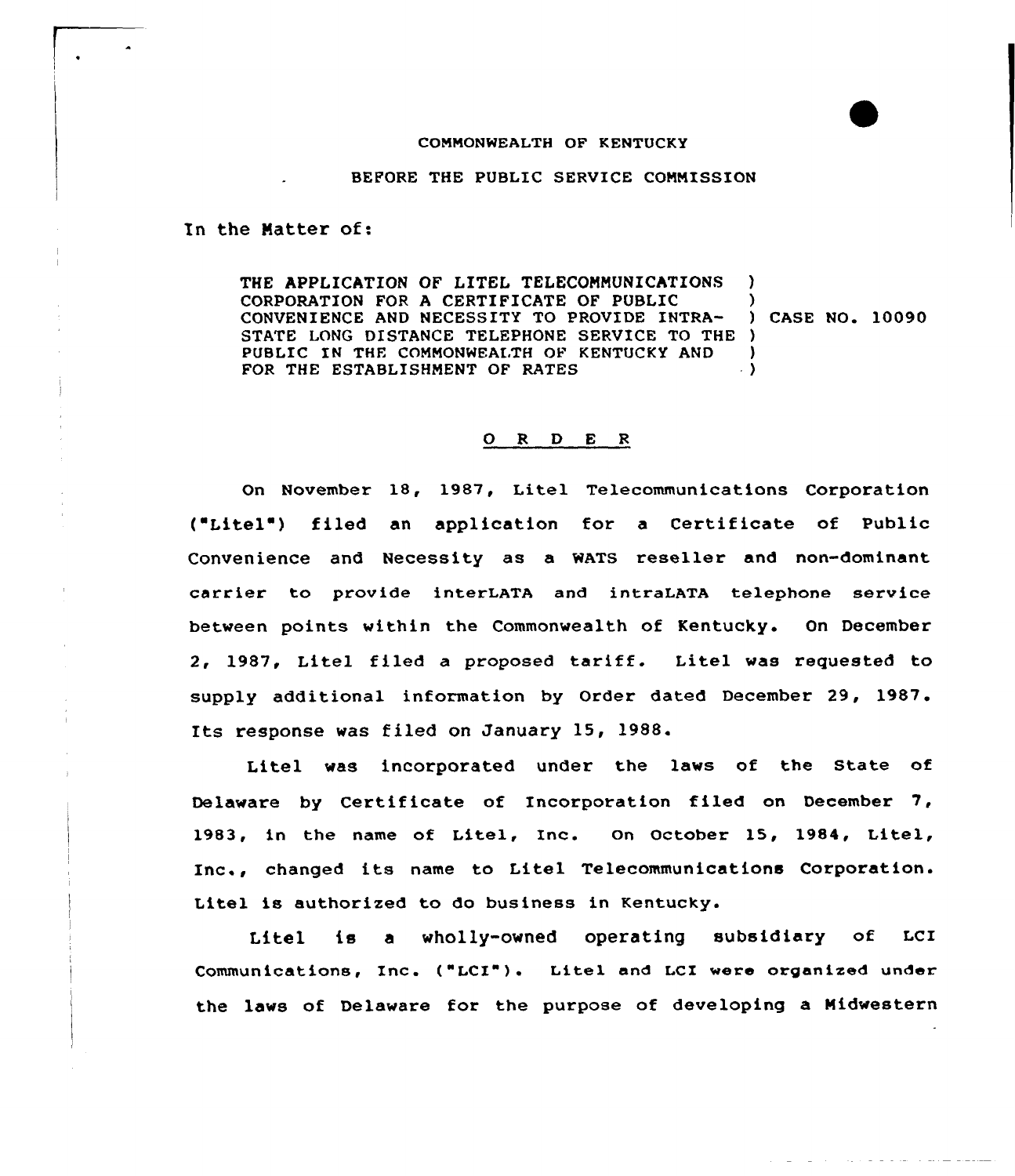fiber optic telecommunications network capable of providing voice, data and video transmissions.

Litel proposes to offer switched and dedicated digital long distance telecommunications services for Kentucky residential users, businesses and other carriers with the main emphasis on businesses and other carriers. The services would include voice, data, and video transmission. The service will be oftered to northern Kentucky by access through Cincinnati Bell and to the Louisville and Lexington areas through resale transport services.

On December 21, 1987, Litel Acquisition Corporation ("LAC") filed <sup>a</sup> motion for full intervention and for other stated relief. In its motion, LAC described transactions by which it proposes to acquire Litel and requested that the Commission enter an Order granting LAC the right to succeed to whatever interest that the applicant, Litel, might have at the time of the acquisition.

LAC is a Delaware Corporation authorized to do business in Kentucky.<sup>1</sup> Telwes, Inc., a wholly owned subsidiary of LAC, has entered into an agreement of merger<sup>2</sup> with LCI Communications, Inc., the parent corporation of Litel. Pursuant to the merger agreement and a series of steps described in LAC's motion, ownership of Litel will, at some future time, vest in the shareholders of LAC. LAC anticipates that some authority, granted

 $-2-$ 

 $\mathbf{1}$ At this time LAC is not subject to the jurisdiction of this<br>Commission. Litel will clearly be subject to KRS 278.020(4) Litel will clearly be subject to KRS 278.020(4)<br>of the proposed acquisition. Thus, Commission at the time of the proposed acquisition. approval is required.

 $\overline{2}$ Exhibit <sup>C</sup> to LAC's motion, supplemented by Exhibit J, which reflects an amendment to the agreement.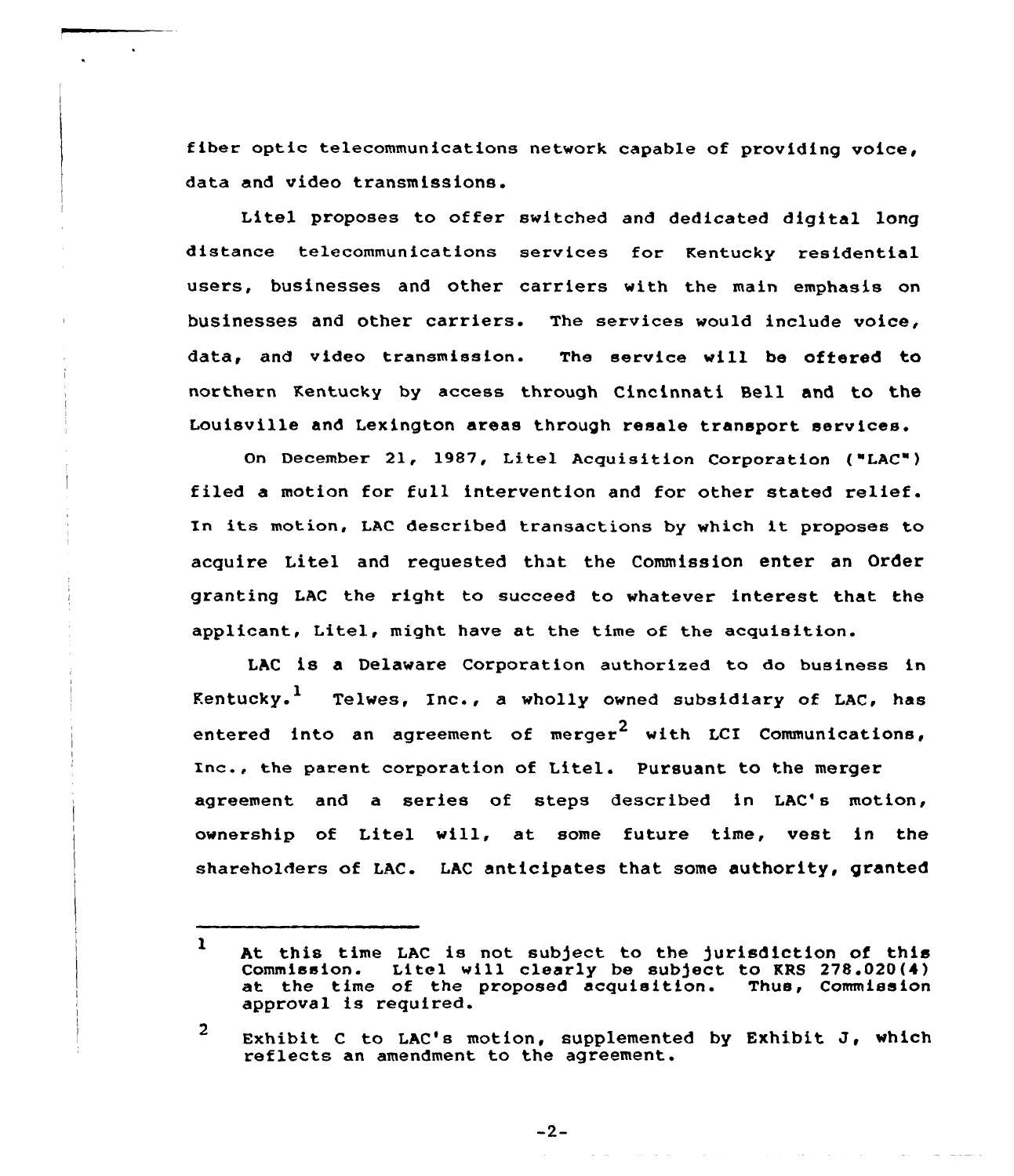to Litel, should then be transferred to LAC pursuant to KRS 278.020(4). LAC then intends to change its name to Litel Communications Corporation. LAC has requested that the Commission issue an Order essentially granting it the authority to succeed to any interest that Litel may have at the termination of this proceeding. This Order grants LAC's motion for intervention and grants LAC the right to succeed to Litel's interest.

Litel's original application requested authority to provide resale of telecommunication services and treatment of Litel as a MATS reseller. In order for <sup>a</sup> utility to obtain MATS reseller status, all traffic must be transported via transmission facilities leased from certified carriers under the appropriate tariffs.

Litel intends to utilize its own network facilities to carry Kentucky intrastate traffic. $^3$  Litel also plans to construct a microwave facility in Louisville, Kentucky. Because of the manner in which Litel will provide services within Kentucky, Litel is, by definition, a facilities-based carrier.<sup>4</sup>

As a facilities-based carrier, Litel will not be authorized to provide intraLATA service.<sup>5</sup> Therefore, Litel should modify its

 $-3-$ 

<sup>3</sup> Litel's response to Commission information request of December 29, 1987, question 5.

<sup>4</sup> In its response to the information request dated January 15, 1988, Litel requested to amend its application to be considered as <sup>a</sup> facilities-based carrier.

<sup>5</sup> IntraLATA competition has been deferred in Kentucky. See Order in Administrative Case No. 273, Nay 25, 1984, at page 15.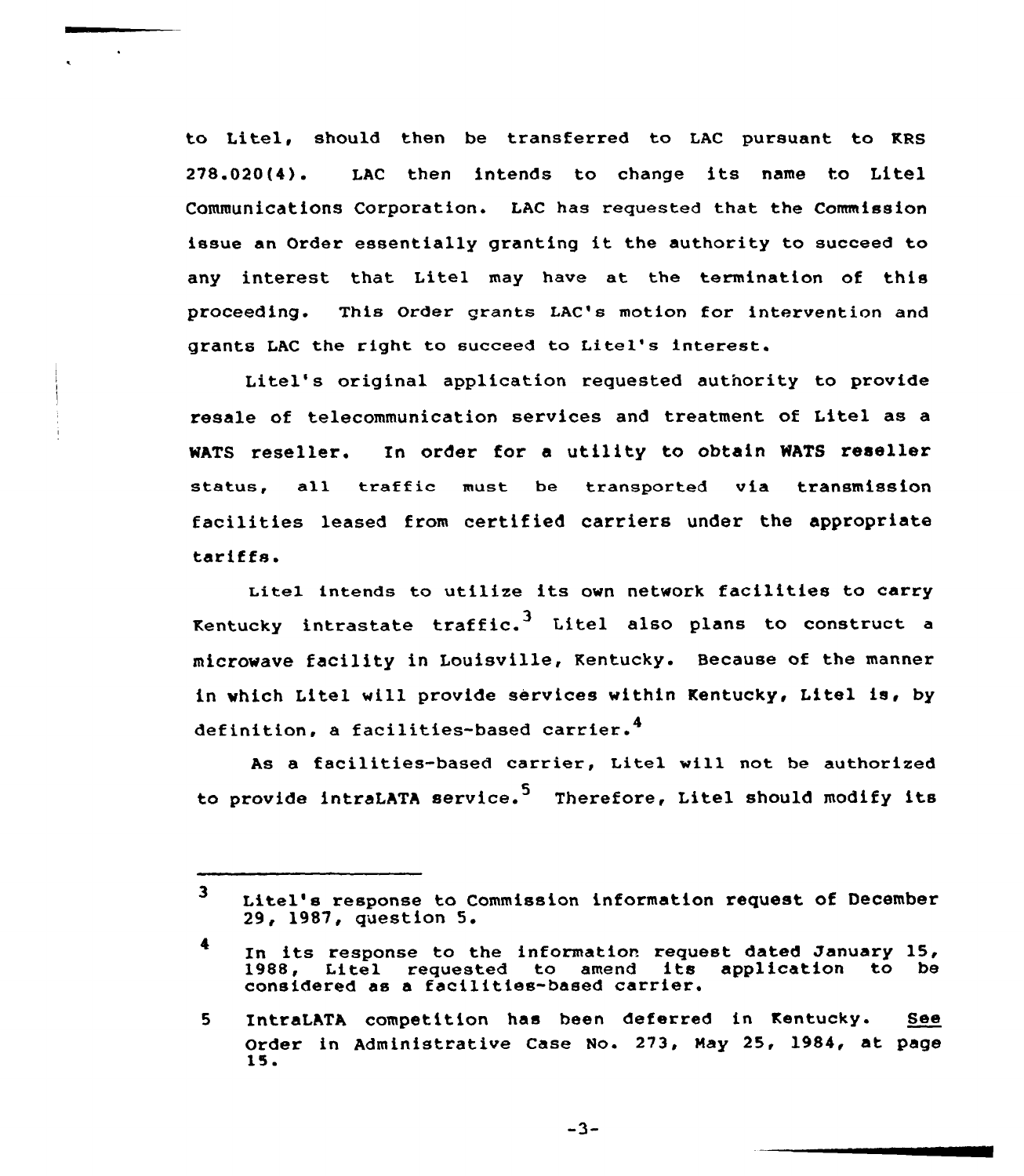tariffs, and possibly its service offerings, to reflect this restriction. If Litel intends to offer services capable of intraLATA call completion,  $6$  it is suggested that Litel review Case Nos. 9874, 9902, and 9928<sup>7</sup> in which the Commission placed certain restrictions and reporting requirements on other facilities-based carriers and indicated its intention to initiate <sup>a</sup> generic proceeding to investigate the issue of compensation fOr intraLATA traffic. Litel, or its successor, will be made <sup>a</sup> party to the generic proceeding when such case is established.

 $\sim$   $\sim$ 

The Commission's staff has reviewed Litel's proposed tariff and has several concerns, most of which could probably be addressed on an informal basis. Therefore, it is suggested that Litel seek an informal conference prior to filing a tariff and beginning service.

### FINDINGS AND ORDERS

The Commission, having considered the evidence of record and being advised, is of the opinion and finds that:

<sup>6</sup> Some proposed services of Litel (e.g., dedicated LightCom) involve the use of special access. In situations where call screening is not provided by the Local Exchange Company providing is not provided by the media Intransponsional service exists.

 $\overline{\phantom{a}}$ AT&T Tariff Filing Proposing MEGACOM/MEGACOM 800 Service; US Sprint's Tariff Filing Proposing to Rename Its WATS Products, Change Billing Calculations Methods for WATS, Introduce ULTRAWATS, Travelcard, Direct 800 and Ultra 800; MCI's Tariff Filings to Establish Prism Plus, Prism I, and Prism II Services.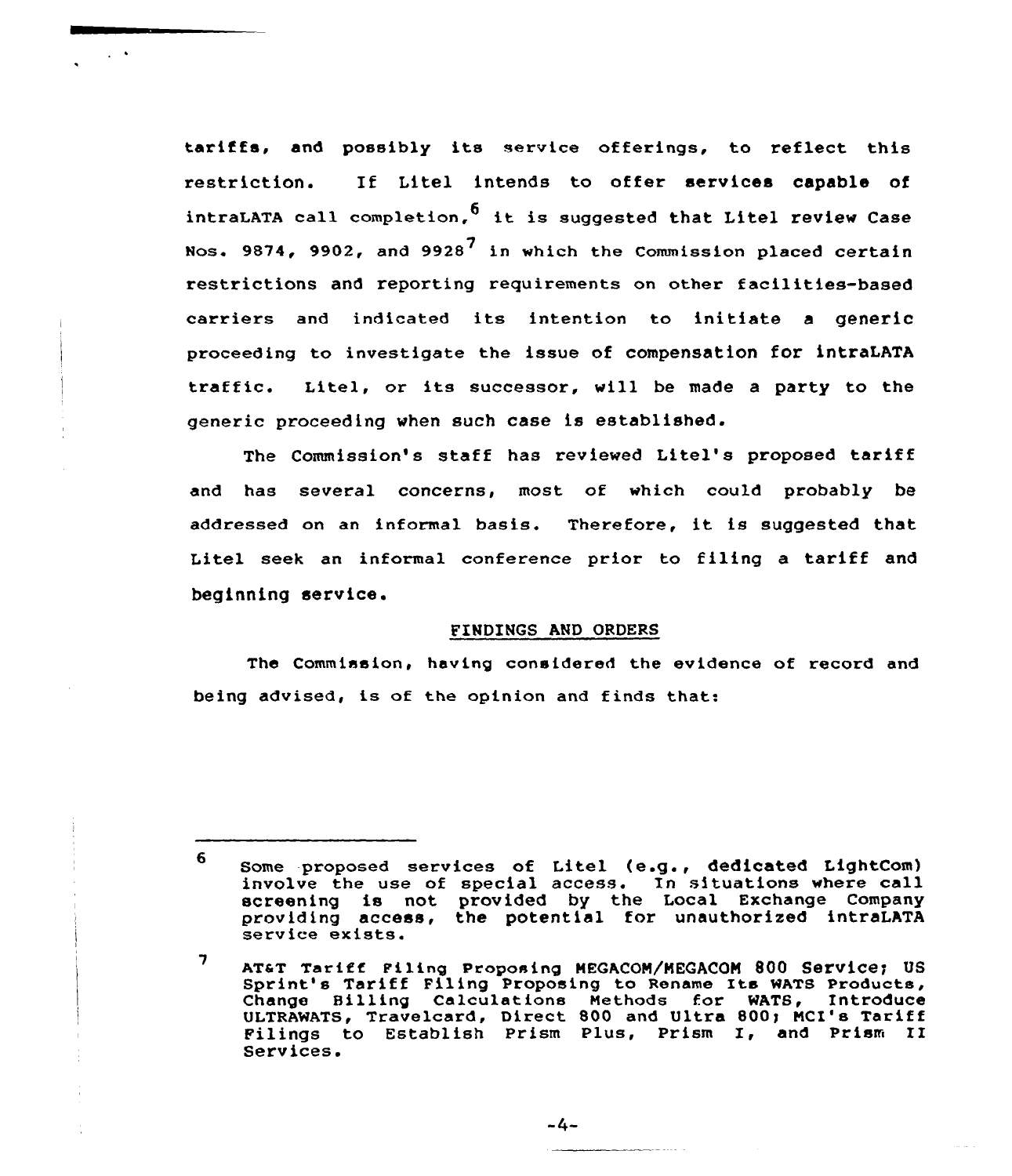l. LAC should be granted intervenor status in this matter pursuant to 807 KAR 5:001, Section  $3(8)$ .

2. LAC's petition for confidential treatment of Exhibit <sup>F</sup> to its motion should be granted.

3. Supporting documentation filed with LAC's motion indicates that LAC possesses the financial, technical and managerial abilities to operate Litel and provide reasonable service after the consummation of the proposed merger.

4. LAC should be permitted to succeed to Litel's interest at the time of the proposed acquisition.

5. Litel has the financial, technical and managerial abilities to provide reasonable service.

6. Litel should be granted authority to provide intrastate interLATA telecommunications services to the public. The grant is expressly conditioned upon Litel's compliance with Orders in Administrative Case No. 273, An Inquiry into Inter- and IntraLATA Intrastate Competition in Toll and Related Services Harket in Kentucky, and Case No. 8838, An Investigation of Toll and Access Charge Pricing and Toll Settlement Agreements for Telephone Utilities Pursuant to Changes to be Effective January 1, 1984, as they apply to interLATA carriers. This includes, but is not limited to, the following: provision of jurisdictional reports consistent with the Commission-approved methodology and maintenance of complete, detailed and accurate records, workpapers and supporting documentation for these jurisdictional reports for one year, and provision of Universal Local Access Services Tariff

-5-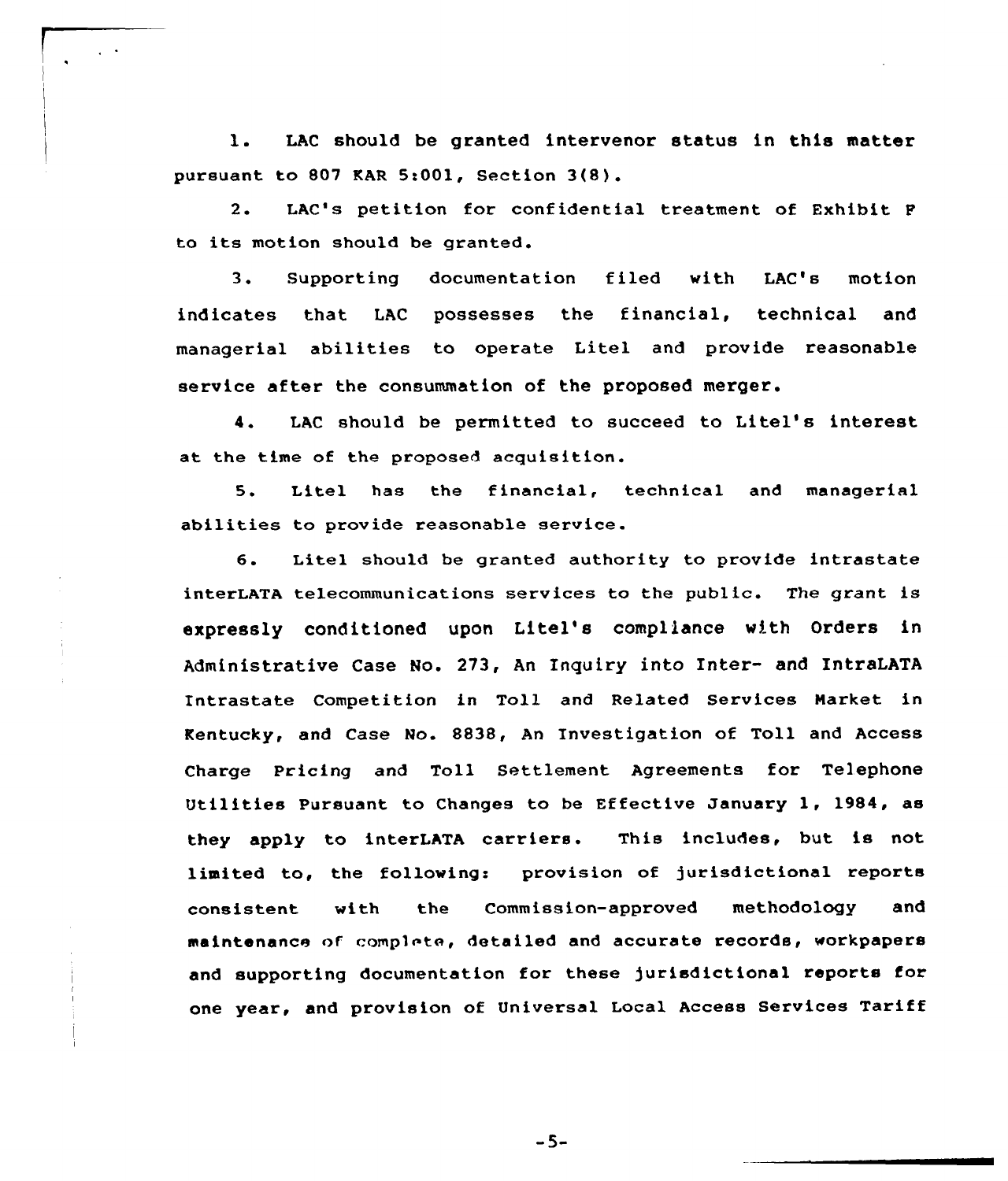channel reports to the Commission and South Central Bell Telephone Company, as pool administrator.

7. Litel should not be authorized to provide intraLATA services to the public.

8. Litel should conform its intrastate offering of service to the provisions of the Hay 25, 1984, and October 26, 1984, Orders in Administrative Case No. 273.

IT IS THEREFORE ORDERED that:

1) Litel be, and it hereby is, authorized to provide intrastate interLATA telecommunications services to the public. subject to the acceptance of Litel's tariff.

2) Litel is not authorized to provide intrastate intraLATA services to residents of Kentucky.

3) Litel shall conform its intrastate offering of service to the provisions of the Nay 25, 1984, and October 26, 1984, Orders in Administrative Case No. 273.

4) LAC's motion is granted in its entirety.

5) Litel having been granted authority by this Commission, approval is hereby granted for the transfer of ownership and control of Litel to LAC in the manner set forth in LAC's motion.

6) Within 30 days of the date of this Order Litel shall file its tariff sheets in accordance with 807 KAR 5:001.

7) Within 30 days of the proposed transfer, Litel Communications Corporation shall file notice of the transfer, and an adoption notice, as required by 807 KAR 5:011, Section 11.

 $-6-$